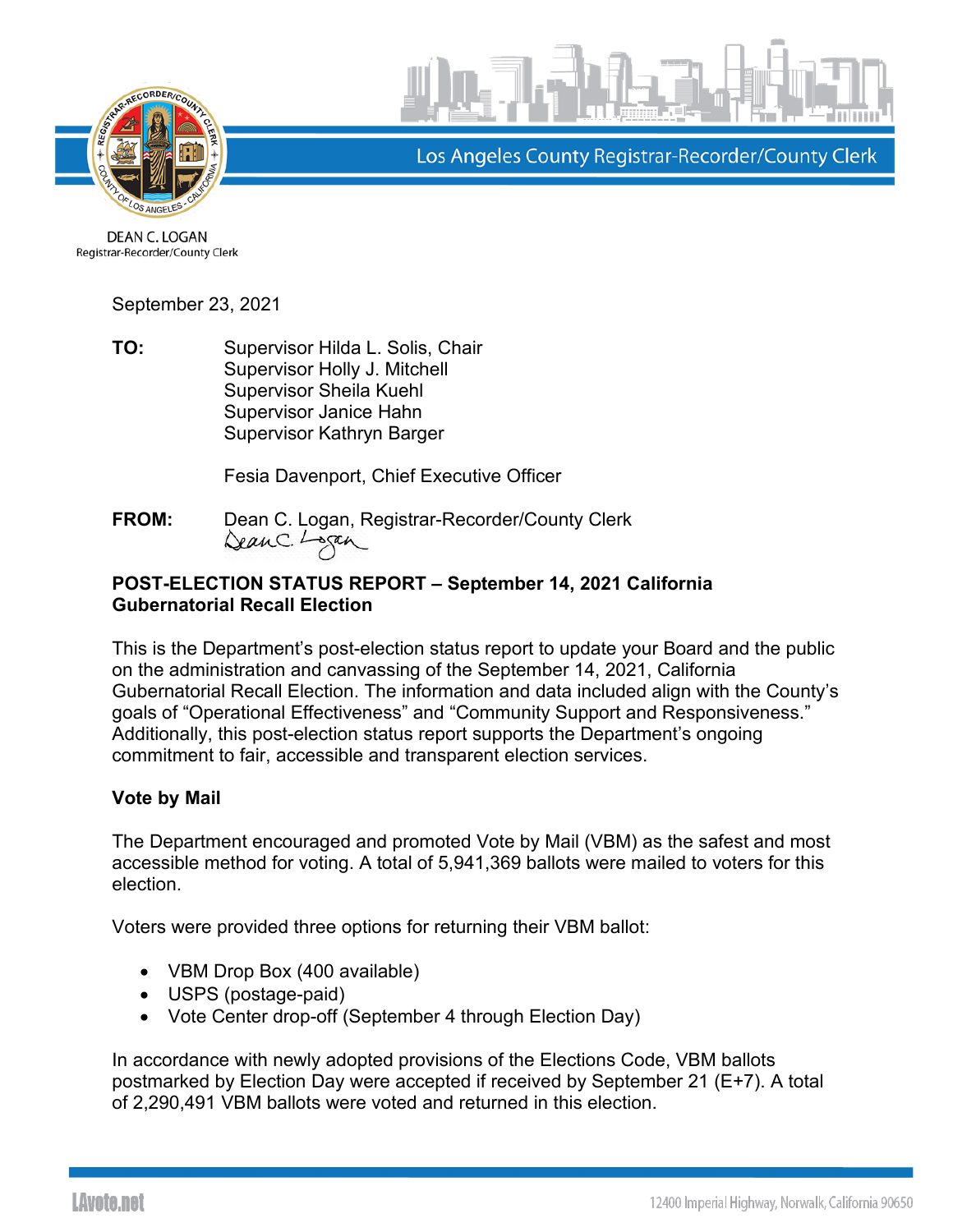During the signature verification process, the Department checks for missing signatures or signatures that cannot be verified to the voter's signature on file. In these situations, voters are contacted and provided an opportunity to cure their signature. Voters have until October 12 to respond to the cure notice.

A total of 19,078 ballots were received unsigned or required further action to verify the voters' signatures based on current counts. The final Vote by Mail totals will be known at the completion of the Official Election Canvass.

## **Vote Centers: Early Voting Period and Election Day**

In-person voting began on August 16 at the Registrar-Recorder/County Clerk Headquarters in Norwalk, Monday through Friday from 8:00 AM – 5:00 PM.

Our first 108 Voter Centers opened on Saturday, September 4, and an additional 145 opened on Saturday, September 11. Vote Centers were open from 10:00 AM – 7:00 PM for the first ten days of voting and from 7:00 AM – 8:00 PM on Election Day. A Vote Center Locator Tool was available on our website to help voters find a Vote Center and view current wait times.

Vote Centers were equipped with the County's Ballot Marking Device (BMD). The BMD allows voters to mark their ballot, cast their ballot, use accessible voting features, and access the ballot in 12 languages in addition to English. Vote Centers also provide critical voting services such as Conditional Voter Registration and Curbside Voting. These services ensure that all eligible voters had the opportunity to vote in this election.

The attachments to this report show the number of voters, by Supervisorial District, who voted in-person at Vote Centers in this election.

### **Services for Voters Experiencing Homelessness**

The Department partnered with cities and community-based organizations to better meet the needs of voters experiencing homelessness and unhoused communities. Voting services in the Skid Row area were expanded for this election. The Department partnered with the City of Los Angeles to establish a Vote Center at the James Wood Community Center and a VBM Drop Box at San Julian Park. An additional VBM Drop Box was installed at the Department of Public Social Services' Civic Center location.

Mobile and Flex Vote Centers were deployed to provide targeted voting services to voters experiencing homeless. A total of 14 Flex Vote Centers were deployed in conjunction with partners to reach these communities. In addition, six Mobile Vote Centers were deployed to reach voters experiencing homelessness. Our Mobile and Flex Vote Centers provide all of the services of a Vote Center, including Conditional Voter Registration and Curbside Voting. These services ensure that all eligible voters who visit one of our Mobile and Flex locations can cast a ballot.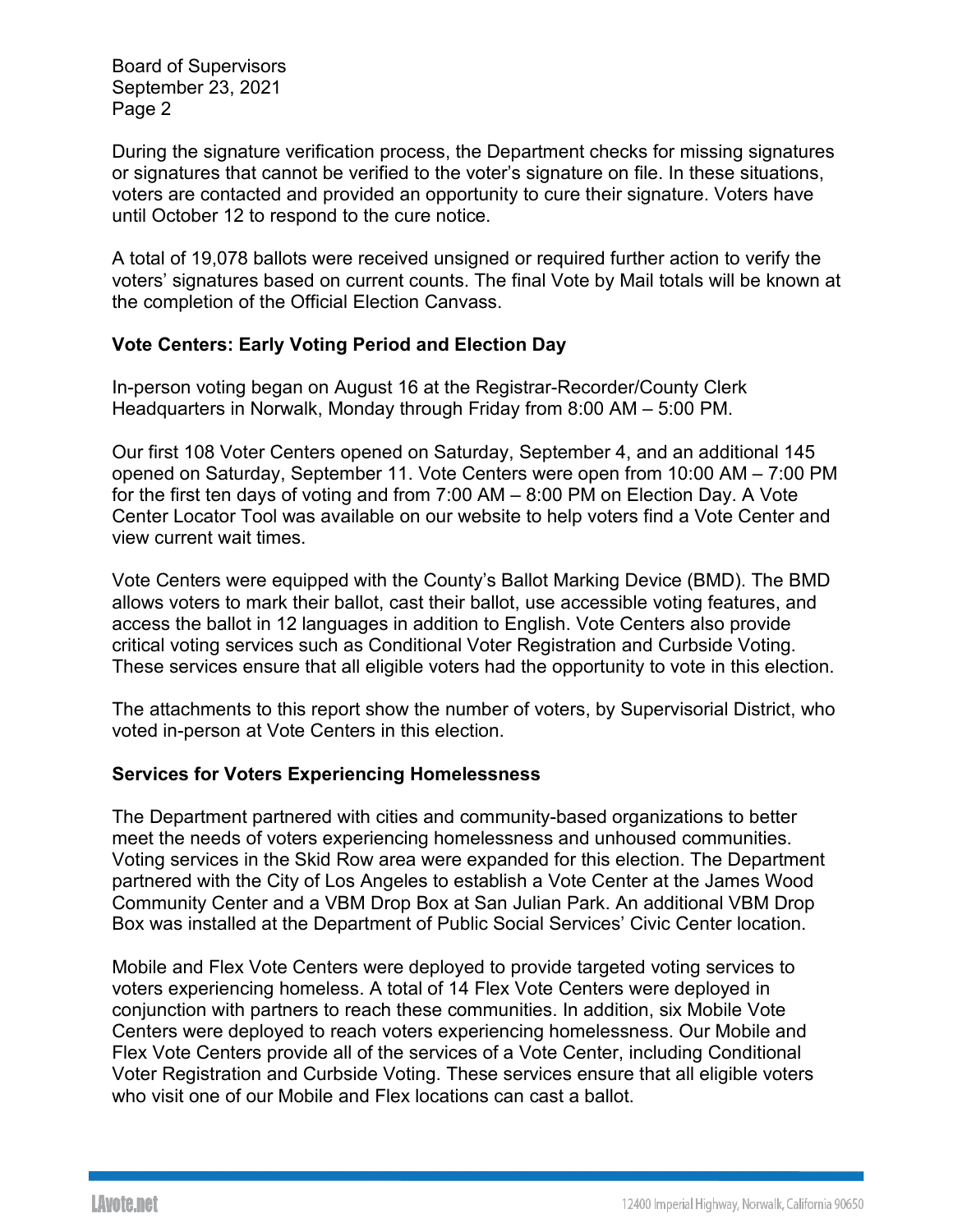In total, 3,683 voters were served at these locations/events.

### **Mobile Vote Centers Election Day Deployments**

The Department uses all mobile voting resources available as contingency operations on Election Day. For the California Gubernatorial Recall Election, the Department had 16 teams available to respond to capacity needs or other contingency issues on Election Day.

While wait times were manageable at most Vote Centers, a small number of locations had wait times of over 30 minutes. The Department dispatched ten Mobile Vote Center teams across the County to provide additional resources and reduce wait times. Teams were successfully deployed to Vote Centers in Long Beach, Quartz Hill, West Hollywood and other areas that experienced high volumes of voters late in the day on Election Day.

### **Elections Cybersecurity and Network Engineering Operations Centers**

The Department implemented the state-of-the-art Elections Cybersecurity Operations Center (E-CSOC), in conjunction with vendor partners. The E-CSOC monitored potential malicious activity, intrusions, and vulnerabilities during the time leading up to and including Election Day at Vote Centers and support facilities, cloud infrastructure and servers, and the elections networks. The Department contracts with AT&T Cybersecurity for these services. In addition, the Department coordinated with ISD to monitor other components such as Internet-facing servers, firewalls, and application servers.

During the 11-day voting period, the E-CSOC was monitored 24/7 by as many as eight security analysts both on-site in Norwalk (business hours) and remotely (after hours and weekends). Staff actively monitored and were available 24/7 for immediate identification and escalation of any incidents. This E-CSOC operations included coordination with local, State and Federal agencies to exchange information and facilitate threat analytics. The systems, implemented as part of E-CSOC, typically analyzed over 20 Million events per day during the election period.

The Department designed and implemented the Network Engineering Operations Center (NEOC). This group designed, installed, and operated the Vote Center data network and systems for the California Gubernatorial Recall Election, in conjunction with vendor partners. The NEOC provided connectivity to Vote Centers, managed the interconnection between the Vote Centers, cloud-hosted systems, and the ePulse application. This operation allows for the administration of secure, accessible, and transparent election services.

The NEOC team conducted electrical and network assessments of all Vote Centers to ensure capacity to support our voting systems. There have been over 2,500 assessments conducted to determine the pool of vote centers.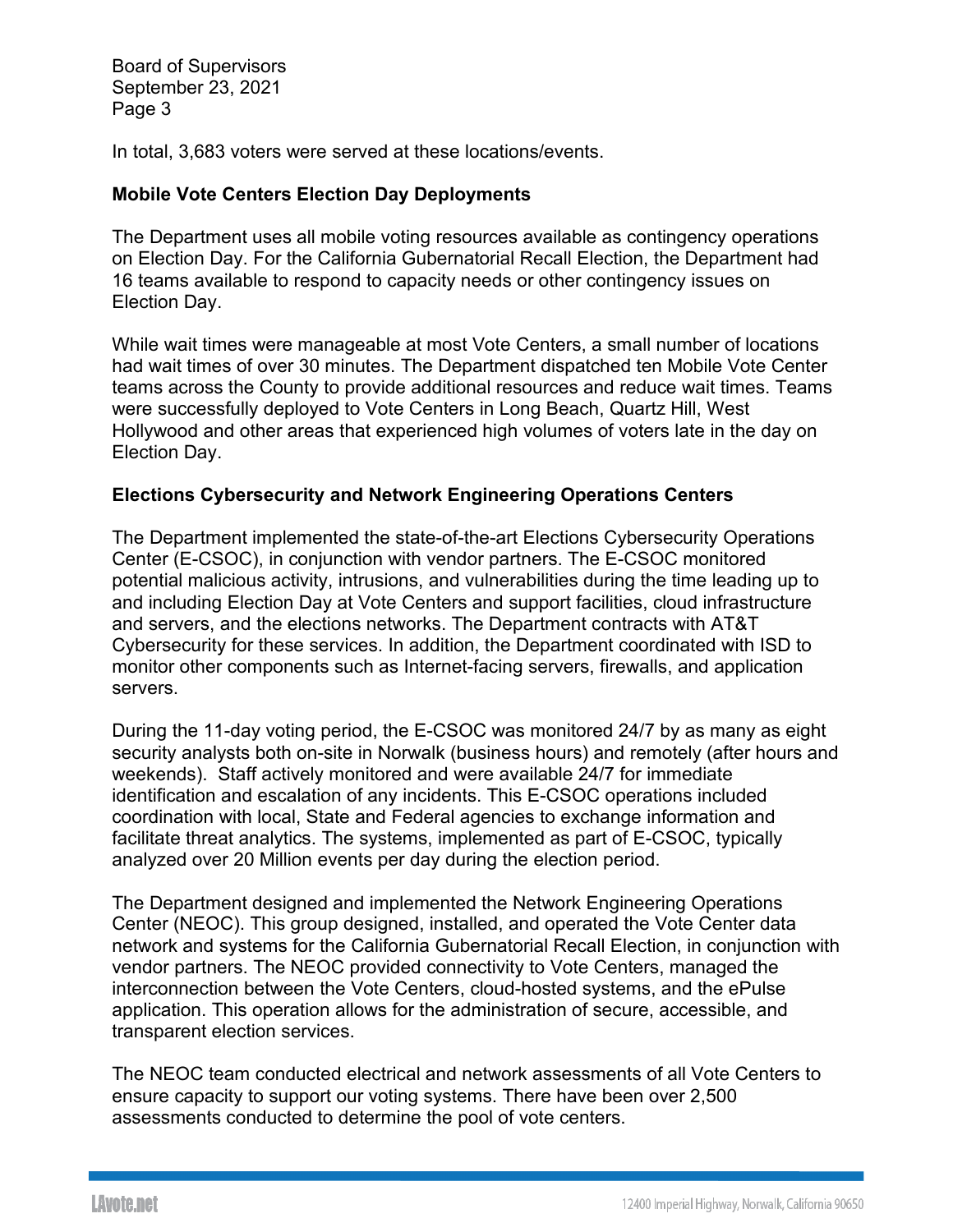## **Vaccination Clinic Partnerships**

The Department partnered with the Department of Public Health (DPH) to offer pop-up vaccination clinics outside targeted Vote Centers. These clinics provided vaccination services to hard-to-reach communities and the public. There were 17 pop-up vaccination clinics co-located with Vote Centers. Seven pop-up vaccination clinics were co-located with Mobile Vote Center events during the early voting period and ten were available on Election Day.

| <b>Mobile Vote Center Location</b>                | <b>Mobile Vote Center Address</b>                      | <b>Scheduled Date</b>  | <b>Scheduled</b><br><b>Time</b>   |
|---------------------------------------------------|--------------------------------------------------------|------------------------|-----------------------------------|
| Penny Lane Centers - Lancaster                    | 43520 Division Street, Lancaster, CA<br>93536          | Saturday, September 4  | $9:00am -$<br>4:00 <sub>pm</sub>  |
| <b>Third Street Promenade</b>                     | 1310 Third Street Promenade, Santa<br>Monica, CA 90401 | Sunday, September 5    | $11:00am -$<br>5:00pm             |
| <b>Palmdale Regional Medical</b><br><b>Center</b> | 38600 Medical Center Drive,<br>Palmdale, CA 93551      | Thursday, September 9  | $8:00am -$<br>4:00pm              |
| <b>City of Refuge Ministries</b>                  | 14527 South San Pedro Street,<br>Gardena, CA 90247     | Friday, September 10   | $9:00am -$<br>5:00pm              |
| 2nd Saturday ArtWalk-<br><b>Downtown Pomona</b>   | 119 West 2nd Street, Pomona, CA<br>91766               | Saturday, September 11 | 5:00pm -<br>9:00 <sub>pm</sub>    |
| <b>Jeff Seymour Family Center</b>                 | 10900 Mulhall Street, El Monte, CA<br>91731            | Sunday, September 12   | $9:00$ pm -<br>3:00 <sub>pm</sub> |
| <b>Penny Lane Centers - North Hills</b>           | 15314 Rayen Street, North Hills, CA<br>91343           | Monday, September 13   | $9:00am -$<br>5:00pm              |

#### **Mobile Vote Center Vaccination Clinic Schedule:**

#### **Election Day (September 14) Vote Center Vaccination Clinics:**

| <b>Election Day Vote Center</b>   | <b>Address</b>       | <b>Building City</b> | <b>Building Zip</b> |
|-----------------------------------|----------------------|----------------------|---------------------|
| <b>Elysian Masonic Temple</b>     | 1900 N Vermont Ave   | Los Angeles          | 90027               |
| <b>E Rancho Dominguez Park</b>    | 15116 S Atlantic Ave | Compton              | 90221               |
| <b>Franklin D Roosevelt Park</b>  | 7600 Graham Ave      | Los Angeles          | 90001               |
| <b>Branford Recreation Center</b> | 13306 Branford St    | Arleta               | 91331               |
| <b>George Lane Park</b>           | 5520 W Avenue L8     | Lancaster            | 93536               |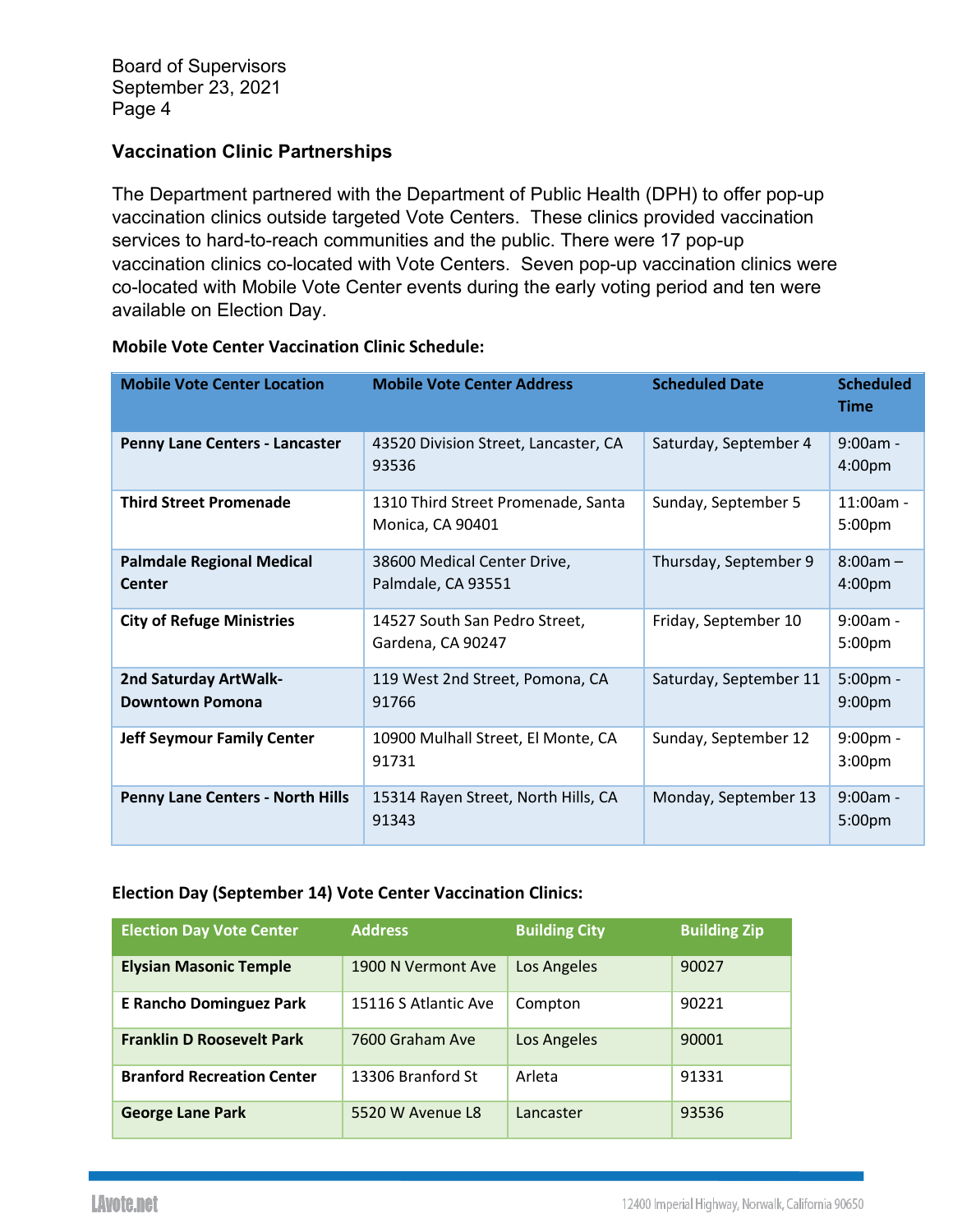| <b>St Bernadette Catholic Church</b> | 3825 Don Felipe Dr | Los Angeles   | 90008 |
|--------------------------------------|--------------------|---------------|-------|
| <b>Bethel AME Church LA</b>          | 7900 S Western Ave | Los Angeles   | 90047 |
| <b>Ted Watkins Park</b>              | 1335 E 103rd St    | Los Angeles   | 90002 |
| <b>Los Angeles Harbor College</b>    | 1111 Figueroa Pl   | Wilmington    | 90744 |
| <b>Goodwill Southern California</b>  | 14565 Lanark St    | Panorama City | 91402 |

The final number of doses administered is being confirmed by the Department of Public Health partners who operated the vaccination clinics. The busiest vaccination clinic was at the Jeff Seymour Family Center in El Monte, where 46 doses were administered.

## **Social Distancing and Public Health Guidelines at Vote Centers**

In compliance with State and Local Public Heath Orders, the Department implemented the "Safe Election Plan" at all vote centers. This plan aligns with recommendations from the State and follows LA County Public Health requirements and recommendations. The following guidelines were implemented at all vote centers:

- Both Election Workers and voters were required to wear a mask inside.
- A Stop Station was present at the entrance. Personal protective equipment such as masks and hand sanitizer were available to the public.
- Social and physical distancing was maintained in all lines and the voting area.
- All electronic pollbooks and BMDs were sanitized after each voter use.
- Voters who refused to wear a mask were processed through the curbside voting program.

### **Certification of Results**

The Department conducts the Official Election Canvass during the 30 days after voting ends on Election Day. The Department completes the tallying of all remaining ballots and performs an audit of the results. Candidates and the public are invited to observe the ballot counting and auditing process.

• **Vote by Mail Ballot Processing**: The Department continues to process VBM ballots that were received postmarked and by the deadline. The processing of VBM ballots primarily includes verifying voters' signatures, extracting ballots from envelopes, remaking damaged ballots and preparing ballots for tally. The processing of VBM ballots is conducted at our VBM facility located at the Pomona Fairplex.